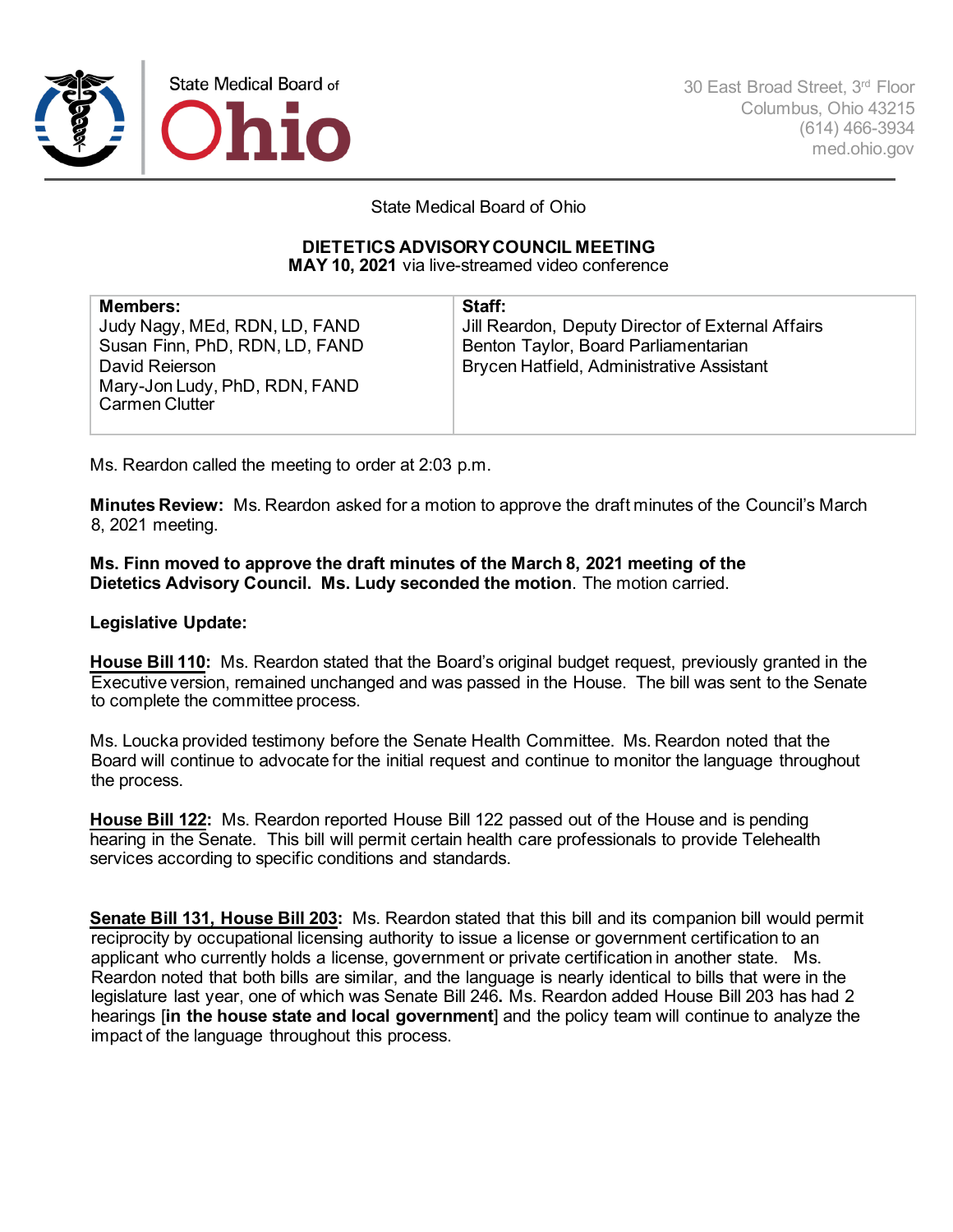**Ohio Academy of Nutrition and Dietetics Update:** Ms. Mavko reported the current medical nutrition therapy rule is in the process of being rescinded and OAND has submitted comments on the rescission. Ms. Mavko added the current rule would be replaced with a new rule under the same number, but the name will change to "Services provided by a dietitian". Ms. Mavko noted that certain provisions under the current rule will be incorporated in the new rule such as coverage, payment policy, payment level and coding numbers.

Ms. Mavko stated additions to the rule include lactation counseling services. Ms. Mavko said another addition is the provision that would permit dietitians that write medical or nutritional services in federally qualified health centers and rural clinics to become billing or pay to providers. Ms. Mavko stated a hearing was held last Friday and she has not received a response to her inquiry about any comments that may have been submitted. Ms. Mavko noted the rule is expected to be enacted on July 1.

Ms. Mavko stated an amendment sponsored by a lactation consultants' group has been circulated but not introduced. Ms. Mavko noted the amendment proposes to license lactation consultants and issue a license or certification for lactation educators within the nursing board. Ms. Mavko relayed the amendment contains a strict prohibition section that may pose a conflict with dietitians that are IBCLC or CLC certified and use the term "lactation consulting" personally or in advertisement.Ms. Mavko opined that while lactation consulting is not under the current scope of dietetic practice or licensure, it is a component of nutrition services and medical nutrition therapy. Ms. Mavko proposed in the event the licensure amendment passes the Medical Board should consider examining the scope of practice and adding or developing rules in support of it and that further discussions with the nursing board may be warranted.

Ms. Mavko stated that a hearing was scheduled for May 27 on a proposed Medicaid rule that would consolidate provider credentialing, in the Department of Medicaid. Ms. Mavko explained that the intent of the rule was to make it easier on rural providers and facilities. Ms. Mavko stated that a potential problem with the bill would be the ability to reapply for credentialing in the event one is denied. Ms. Mavko added that while this rule does not specifically relate to licensure, our licensees are the potential providers that seek to provide Medicaid services. OAND will continue to gather information and will provide comments.

**Rule Review Update:** Ms. Reardon stated that administrative rules as they pertain to Dietetics Rules on Continuing Education, Limited Permit and Standards of Professional Performance, will continue to be monitored as they move through the rules process. Ms. Reardon voiced her appreciation to Ms. McKnight, Ms. Mavko for the work they did on the rules and the changes they proposed. Ms. Reardon noted that the rules have completed the public comment period and were filed with the Ohio Common Sense Initiative (CSI). A public hearing on the rules is expected to take place on May 17<sup>th</sup>. Ms. Reardon stated anyone that is interested in attending the hearing either to watch or provide comments would be provided a link.Ms. Mavko added that the Academy would be submitting comments for support, on all those rules and thanked Ms. Reardon for her assistance throughout the rule process.

**Presentation on Nutrition Education:** Mr. Reierson stated that he oversees a portfolio of basic needs and the stable family programming initiative for United Way. Mr. Reierson explained that basic needs include food, shelter, and access to services. Mr. Reierson shared that United Way has a total investment of \$3.4M, that funds 65 programs through grants. Mr. Reierson noted that these programs include food pantries, housing agencies, and other services such as transportation, charitable